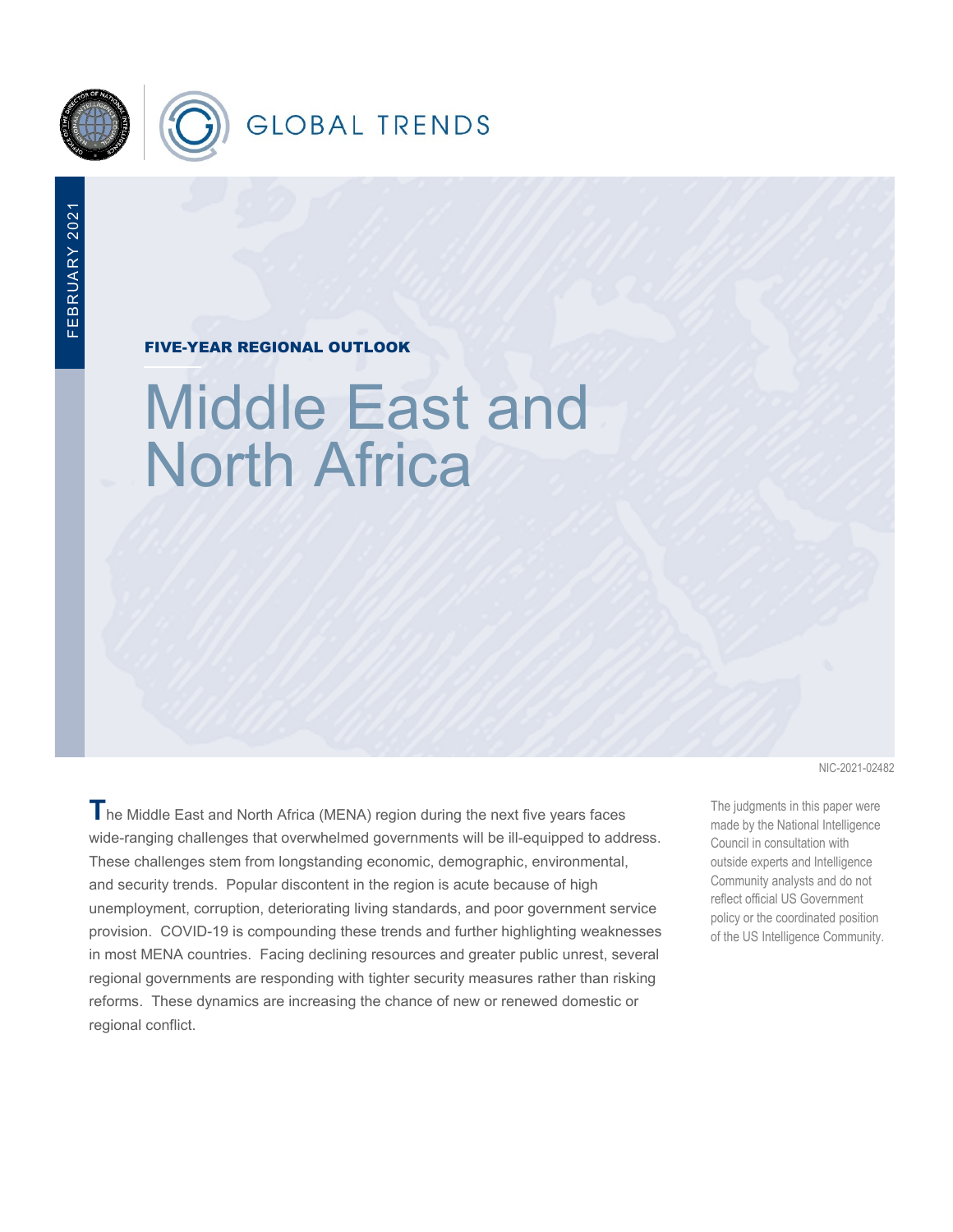# KEY TRENDS

#### **Daunting Economic Hurdles**

MENA states will continue to face mounting economic challenges during the next five years, including high levels of debt, bloated public sectors, high unemployment levels, and in the case of the Gulf states, potentially sluggish oil prices. The pandemic is exacerbating many of these economic conditions. As a result, many countries in the region could see further disruptions to public services, declining living standards, and rising poverty that will exacerbate public discontent.

- COVID-19 and the accompanying lower oil prices have led to significant cuts to already modest growth projections for the region. Tighter budgets are likely to restrict governments' ability to deliver services and public sector jobs. Remittances to the region are projected to decline by 20 percent during 2020 and probably will be slow to recover as expatriate populations are sent home and possibly not welcomed back. Many MENA governments, including Gulf states that are better positioned economically, are enacting austerity measures that risk domestic pushback.
- The region probably will continue to see high levels of youth unemployment.Ongoing mismatches between education and the labor markets, weak private sectors, and a lack of an entrepreneurial culture will limit the ability of these countries to use their large working age populations to expand growth.
- Many MENA countries will be reliant on lending or aid from international institutions or foreign governments, but lending and aid institutions and international donors—facing increasing post-pandemic demands will be increasingly unable or unwilling to shoulder MENA countries' debt burdens. In mid-2020, Egypt, Jordan, and Tunisia received emergency IMF loans, but aid conferences for Yemen and Lebanon fell well short of needed relief. Compounding the problem, Gulf oil countries, that historically provided large amounts of

assistance to regional allies, face their own budgetary concerns because of low oil prices and COVID-19.

• Iran's primary domestic challenge also is economic as it tries to endure Western sanctions that exacerbate its budget deficits, already high unemployment, and weak currency. Tehran applied for a \$5 billion IMF loan in March 2020 for COVID-19 relief, but was blocked. Iran's future is likely to be determined by its ability to quickly and consistently access international markets and to avoid being entangled in broader regional conflicts that extend its international isolation.

# **Greater Humanitarian Strains**

The COVID-19 pandemic is taking a heavy toll on MENA populations, worsening existing humanitarian challenges, including displaced populations and food insecurity. Containing the virus will be slow, given the high population density, weak health services, lack of adequate infrastructure in many places, and vulnerable populations in the conflict zones and refugee camps. Iran has suffered from the highest number of cases in the region, and countries throughout the Levant and North Africa have struggled to manage the pandemic. While most Gulf states have done relatively well at containing the virus, Saudi Arabia's death toll is among the top five in the region.

• Refugee and IDP populations in the MENA region are unlikely to substantially decrease during the next five years and may be subject to greater discrimination in their host countries*.* The large Syrian refugee populations in Jordan and Lebanon are often viewed as a threat to delicate sectarian and ethnic balances and are taxing already strained government services.

The pandemic risks more food insecurity, particularly among refugee populations. The region is one of the world's largest importers of food, leaving it vulnerable to the supply chain disruptions and export restrictions brought on by COVID-19. The region's conflict zones and refugee populations are already coping with food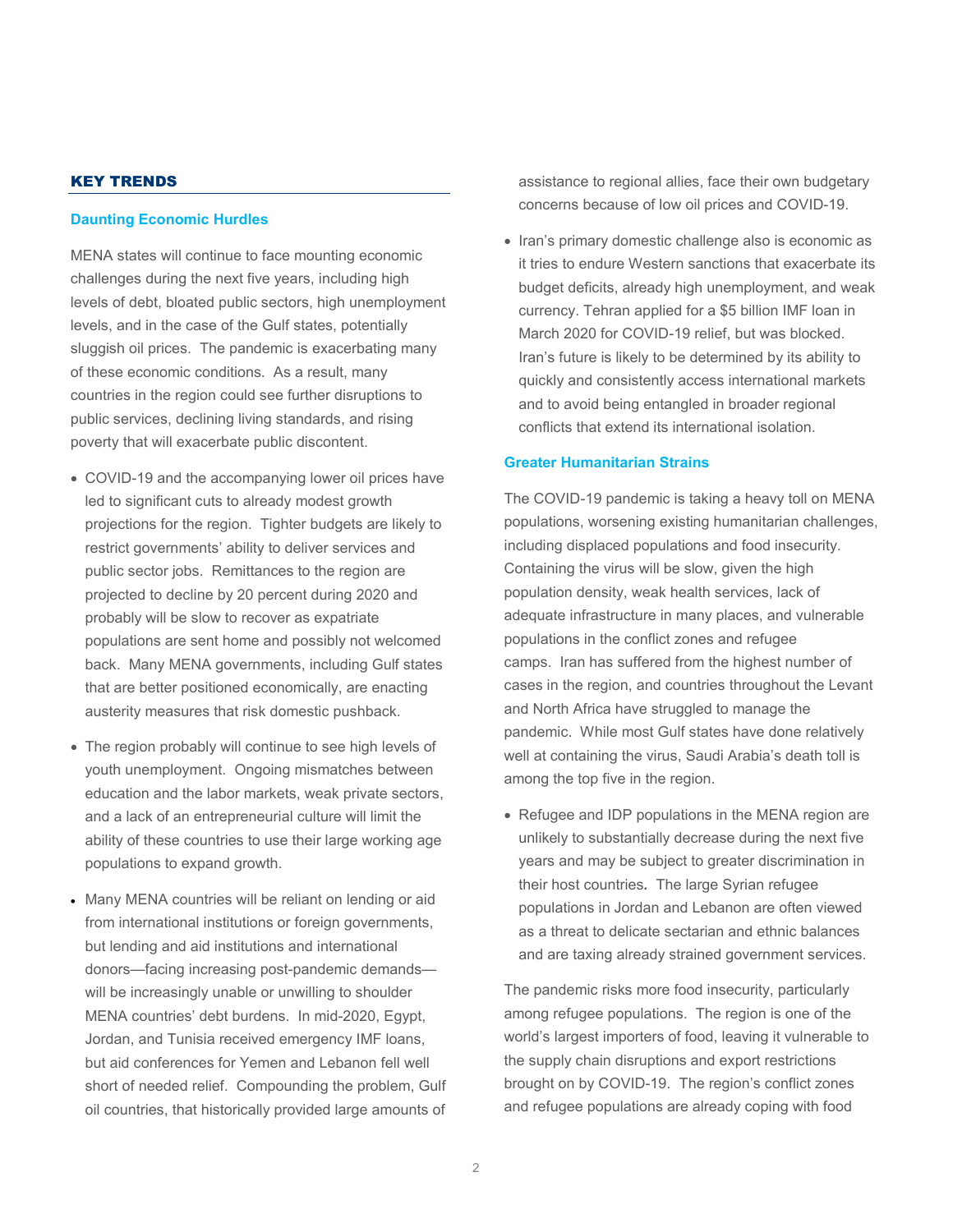insecurity, but other countries, especially Lebanon, are also at risk.

#### **Environmental Challenges Mounting**

Most regional governments are unprepared to cope with the looming complications of climate change, such as rising heat levels and declining water resources. Some countries will be able to afford expensive, new adaptations, such as Qatar's efforts at outdoor air conditioning and Gulf states expanding desalination projects, but in many MENA countries, governments' inability to address water and heat challenges will increase public frustration with government performance and potentially spark new migration flows.

- Heatwaves are reaching lethal and prolonged levels and compounding challenges from droughts and more frequent dust storms that threaten agriculture and the ability of residents to go outside. In Qatar, Saudi Arabia, and the UAE, the heat index in recent years exceeded the absolute threshold of human tolerance more than a dozen times, and in 2020, the region set heat records in Iraq, Lebanon, and Saudi Arabia.
- Already one of the most water insecure regions in the world, MENA faces greater water insecurity in coming years, further weakening economies and portending more public unrest, such as in Iraq in 2018 after a spike in water borne illness. Jordan, for example, has one of the lowest levels of water availability per capita in the world and lacks renewable water resources for its growing population. In addition, both droughts and floods threaten Iran's ability to feed itself, and uneven government responses are likely to shortchange Iran's ethnic and religious minority populations.
- In addition to domestic water shortages, MENA has a large number of transboundary water disputes, potentially further complicating water management and risking interstate conflict, such as between Egypt and Ethiopia over Grand Ethiopian Renaissance Dam*.*

# **Eroding Public Trust**

The gap between public demands for improved services and governments' ability to deliver is widening and likely to fuel more social unrest during the next five years. The COVID-19 pandemic has added an additional layer of strain on populations that already perceived regional governments as lacking legitimacy, transparency, and capacity.

- Although measuring trust is difficult, several surveys indicate that Arab public trust in government has continued to erode since the Arab Spring of 2011, complicating political reform and the establishment of new social contracts.Many Arab citizens view their governments as corrupt and unable or unwilling to respond to public needs or guarantee basic freedoms. Even in places where protests have succeeded in changing the government, opposition movements have continued to push for deeper government reform and systematic change. In Iran, public attitudes mirror those of their Arab neighbors with strong majorities pointing to the economy, corruption, and fears of climate effects as problems the government must address.
- As distrust and perceptions of corruption have increased in the past decade, public activism has been on an upward trajectory. Fears of civil war or memories of failed efforts appear to be losing their deterrence power to keep publics off the streets. COVID-19 temporarily disrupted protests in 2020, but the resumption of protests in Iraq, Lebanon, and Tunisia suggests the dampening effect was short-lived.
- Civil society has proven resilient and adaptive in some countries in the region, such as through altering their use of technology and community organizing online during the pandemic, and learning by examples not just in the region, but throughout the world. However, these largely leaderless movements probably will need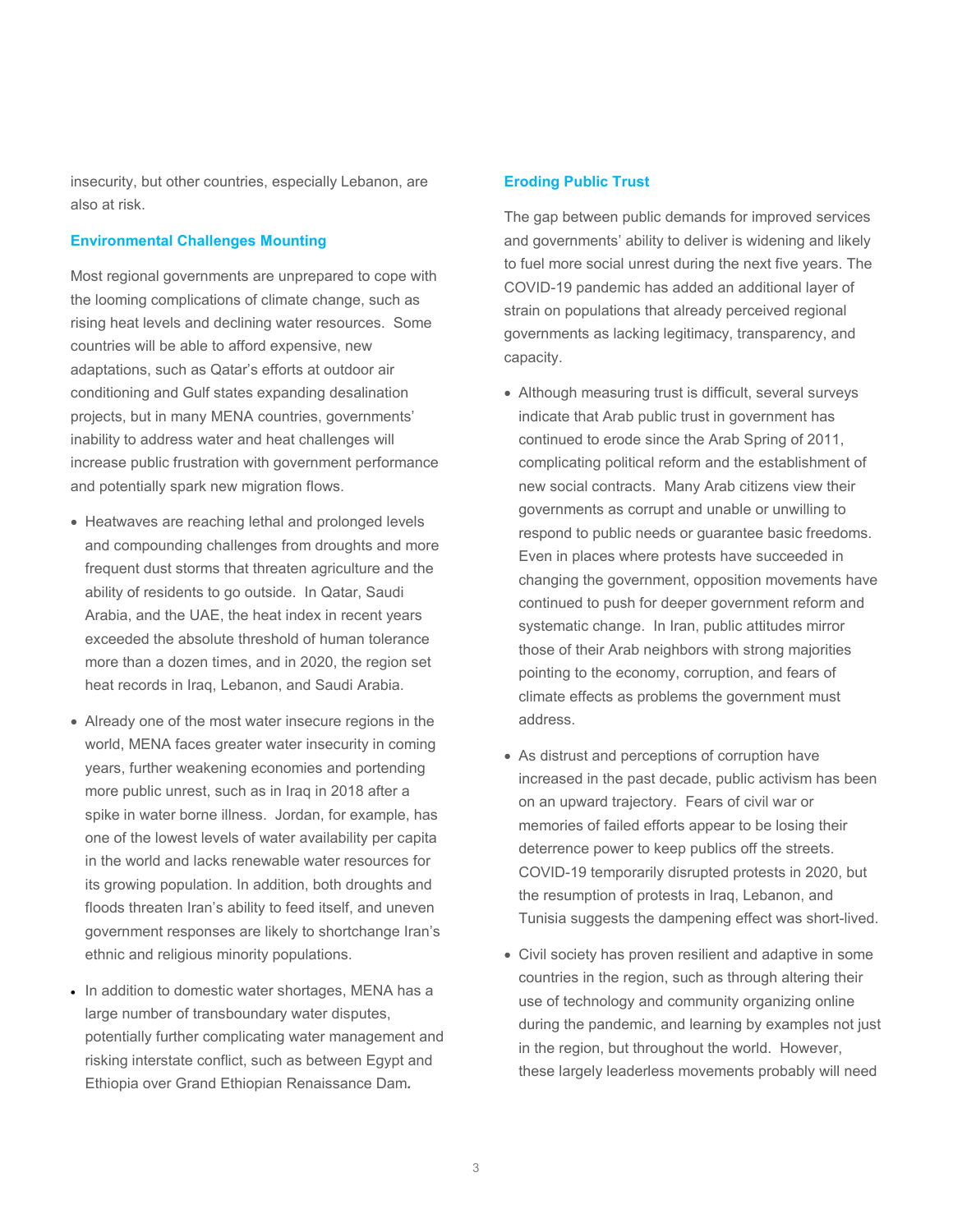time to translate momentum in the street into political agendas that provide viable alternatives for governing.

#### **Weak States Rely on Security Apparatus**

Governments are likely to be more fragile, unable to coopt support with economic and social incentives, and increasingly reliant on security services to maintain stability. With rampant corruption, strained resources, and increasing concerns about stability, governments are unlikely to take risky steps to improve governance and transparency. Individual leaders might be removed and minor reforms implemented, but systematic changes are likely to be put off.

- Governments in the region are likely to become more savvy at and make greater use of technology-based forms of repression, such as facial recognition, social media surveillance, and Internet shutdowns. In 2019 Egypt, Iran, and Iraq used Internet shutdowns in response to protests, and governments in the Gulf such as UAE and Bahrain, have purchased facial recognition systems.
- COVID-19 has provided governments an opportunity to introduce laws, practices, and technology that could be used to crack down on dissent long after the pandemic is over. Several states, including Algeria, Jordan, and Morocco, introduced disinformation laws during the pandemic with broad language and authorities that will allow governments to restrict public discourse and criticism of the government. Members of the Gulf Cooperation Council are using artificial intelligence (AI) fed by speed cameras, drones, and robots to enforce social distancing and quarantines, but the technology could also be used to monitor the movements of protesters or opposition in the future.

#### **Ongoing Conflicts Risk Escalation**

With ongoing internal conflicts serving as venues for broader regional tensions, and the region flush with new arms imports, MENA is at increasing risk of new or

expanded interstate conflict. Proxy conflicts are ongoing with Egypt, Saudi Arabia, or the UAE often supporting one side, and Qatar and Turkey the other. Unresolved tensions between Israel and Iran, and between Saudi Arabia and Iran, playing out in part in Iraq, Syria and Yemen, could easily escalate into full blown conflict or drag in other regional players. This dynamic also increases the likelihood of gray zone conflict, such as cyber attacks.

- International actors during the past decade have complicated resolution efforts. Overlapping internal, regional, and geopolitical tensions are likely to continue and complicate efforts to stabilize ongoing conflicts in Libya, Syria, and Yemen.
- Other weak states in the region will also be increasingly vulnerable to internal conflict as COVID-19 exacerbates longstanding economic and political failures. The University of Denver's Pardee Center forecasting for fragile states estimates that Lebanon's probability of internal war will nearly triple in the next two years based on its mix of challenges. Egypt and Iraq have the next greatest likelihood of internal conflict through 2022, but the model also saw small increases in the probability of internal conflict in Algeria, Jordan, Morocco, and Tunisia as a result of the pandemic.
- MENA lacks a functional-regional level organization that incorporates all relevant actors—including Iran, Israel, and Turkey—to discuss shared challenges or facilitate conflict resolution, leaving the region limited to national level solutions that exacerbate tensions with neighbors or fail to address the full scope of problems. The Gulf Cooperation Council probably will continue to face important internal divisions, while the Arab League suffers from a lack of enforcement mechanisms and struggles to overcome disunity and dysfunction.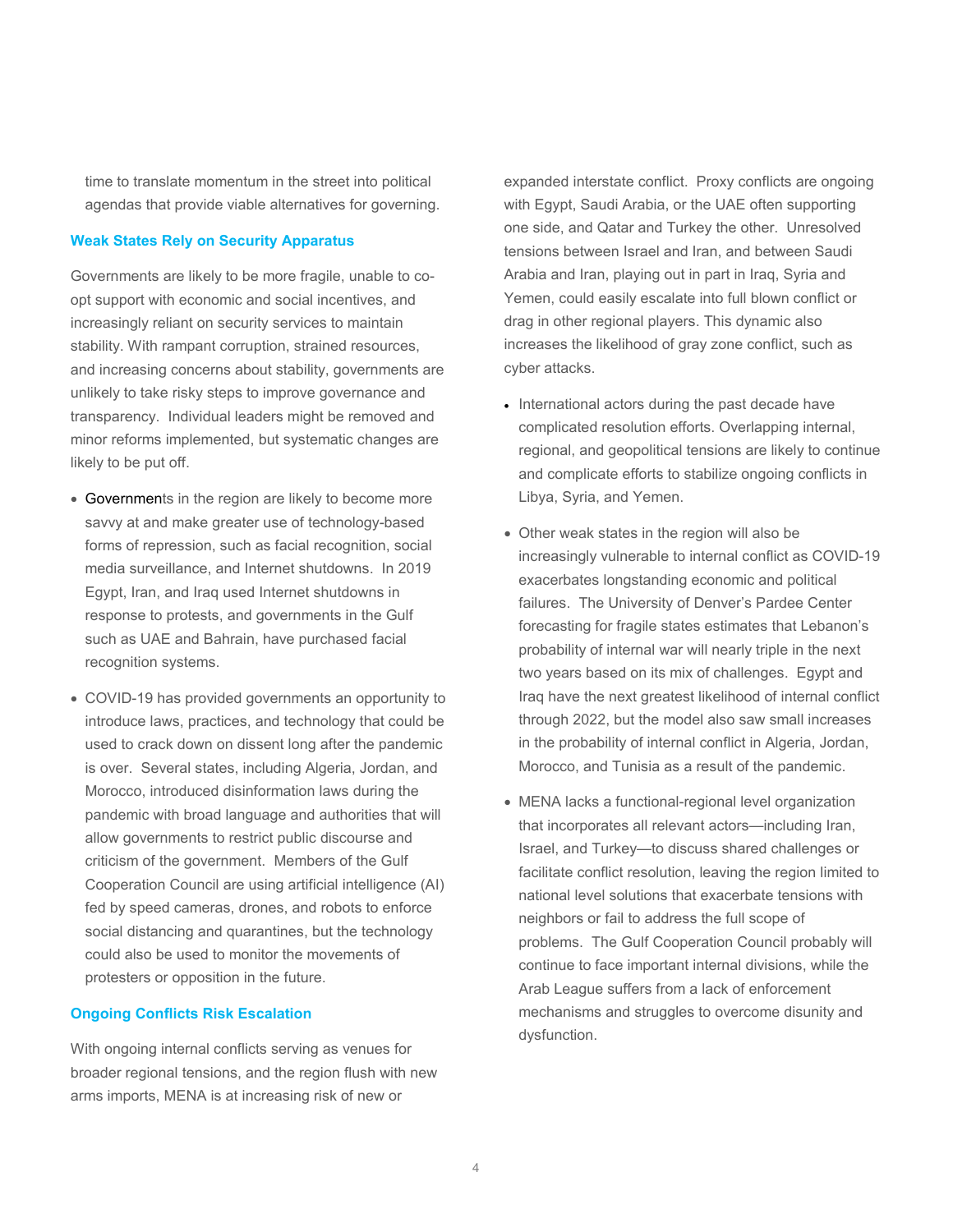#### **Openings for Outside Powers**

Ongoing domestic instability, regional rivalries, and weak government capacity are creating more openings for outside actors to exert influence. Both Russia and China are likely to look for opportunities in the region, but their influence will be tempered by complex local histories and the many ethnic and sectarian rivalries. Amid widespread perceptions that the United States is pulling back, many MENA states are seeking to diversify their partnerships to increase their flexibility to address security, technology, and economic challenges*.* China and Russia are looking to take advantage of vacuums and disarray, but generally stop short of security guarantees. Others, such as France, India, Japan, and the United Kingdom, are increasing their engagement and investment in the region.

#### KEY UNCERTAINTIES

There are a number of significant uncertainties for the near-term future of this region that offer potential for more promising future trajectories.

# **Economic and Energy Sector Recovery**

How and when key aspects of regional economies, including oil prices, remittances, and tourism, recover from the COVID-19 downturn remains unclear. While the IMF initially predicted energy-driven recovery in Gulf states in 2021, additional waves of COVID-19 are likely to continue to depress global demand and prices. Increased focus on renewable sources of energy could further depress oil prices. The pandemic could lead to structural changes in regional economies; for example, the departure of large numbers of guest workers from Saudi Arabia could provide an opportunity to increase Saudi employment.

# **Declining Resonance of Arab-Israeli Conflict**

For most of the past century, the Arab-Israeli conflict has both divided the region and shaped the focus and

# IRAN BETTER POSITIONED ON SOME REGIONAL CHALLENGES

Iran shares some similar fault lines with other MENA countries, especially economic and environmental challenges as well as lack of transparent governance. However, it is better positioned demographically and has some economic and technological advantages, which may help it mitigate popular discontent.

- Iran has comparatively good governance, high education levels—including among Iranian women—and an economy that already has been forced to diversify away from fossil fuels under sanctions pressure.
- Iran has no sovereign debt, a manufacturing sector that could blossom if sanctions were lifted, and a population that has largely passed the youth bulge that most Arab states are just entering, insulating it from some of the challenges other regional states are facing. If Iran can continue to provide the direct and indirect subsidies its populace demands, it can probably avoid regime-threatening protests.

The emergence of a reform or opposition leader who presents a credible alternative to the increasingly hardline shape of Iran's elected and unelected institutions—or to coalesce the public to demand liberalization could change Iran's trajectory, but the potential for success of such a movement is probably low. Alternatively, the rise of a new Supreme Leader with strong security ties could further entrench IRGC's economic influence and dampen already limited prospects for the liberalization of Iran's economy or politics.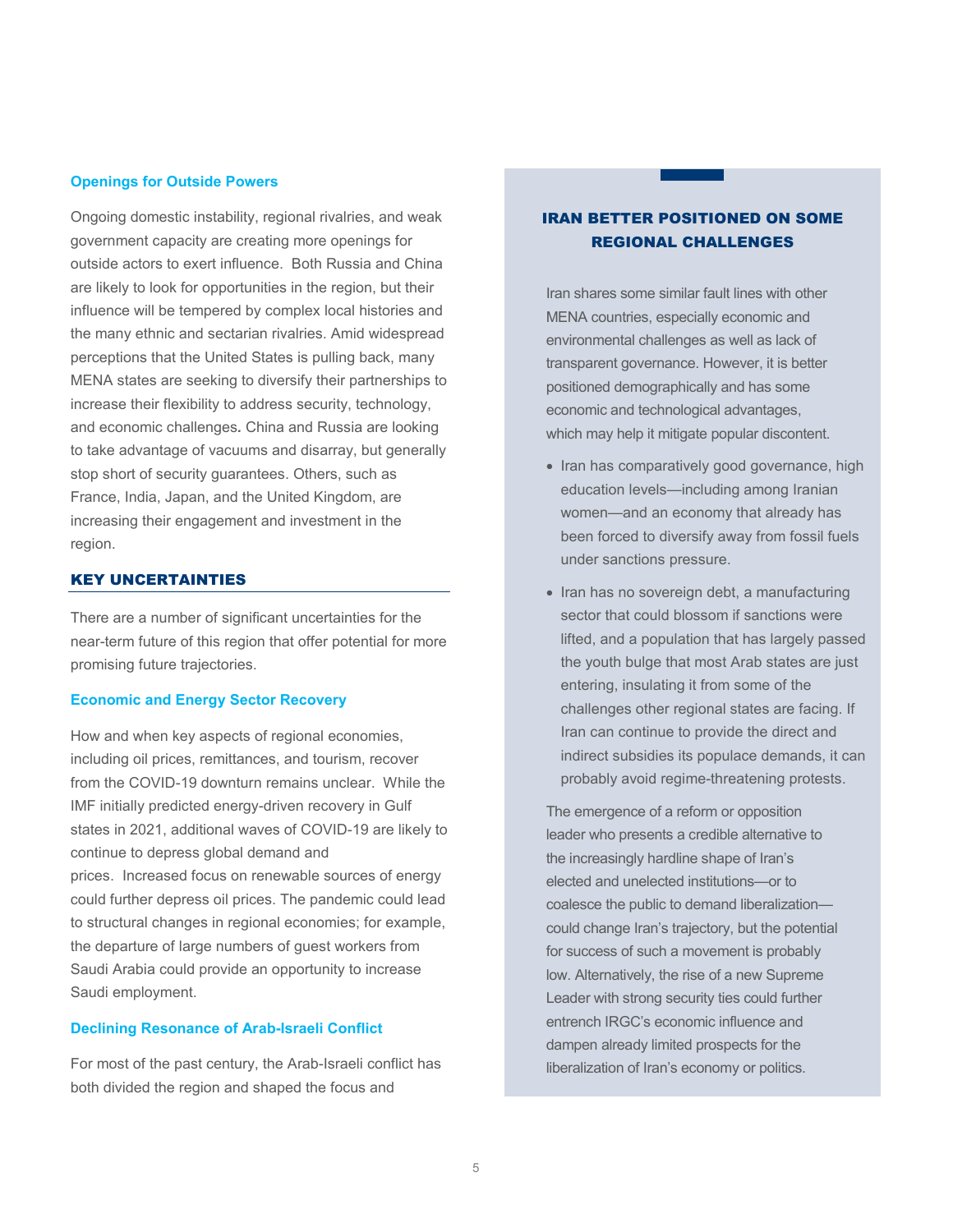behavior of leaders and their populations. However, since the Arab Spring, this conflict seems to have lost some of its centrality as the youthful populations have little personal memory of the Arab-Israeli wars and seem more focused internally on government reforms and job prospects. It is unclear whether this conflict will once again capture the imagination and catalyze the actions of the region's populations, particularly the youth. The muted official and public reactions to the Abraham Accords suggest that for now populations and their governments may be more consumed with local challenges, particularly the pandemic.

# **Regime Stability**

MENA regimes, with few exceptions, have weak foundations that are often devoid of legitimacy and are increasingly reliant on repression to maintain stability. While dissatisfaction with these regimes probably is widespread, it is uncertain which, if any, regimes in the region will be challenged or collapse during this time period. The ongoing conflicts in Libya, Syria, and Yemen have led governments and their populations to prioritize security over much needed reforms for much of the past decade, but populations are growing weary and could reach a tipping point.

#### **Terrorism**

For more than 50 years, terrorism has been a feature of the Middle East, first motivated by nationalist aspirations and then increasingly by Islamic extremist narratives and sectarian conflicts. How terrorist tactics might evolve, who employs terrorist tactics, and which governments or groups become targets are key uncertainties for the region during the next five years. Longstanding groups, such as Hizballah and HAMAS, probably will continue to play central roles in their respective communities, but popular support for the remnants of ISIS and its affiliated groups is to be determined.

# **Role of Women**

Women and girls in MENA have made great strides in educational attainment in recent years, but they still face significant discrimination in legal rights, employment opportunities, and government and leadership roles. A broad range of research highlights that women's equality appears to foster increased socioeconomic development and political stability, and women's empowerment as political leaders is correlated with greater government responsiveness, decreased levels of corruption, and lower levels of civil conflict. In the past few years, women in the Middle East have achieved a few leadership milestones, including the region's first female interior and defense ministers in Lebanon, the region's first female speaker of a legislative body in the UAE, female presidential candidates in Tunisia and Iraq, and Saudi Arabia had its first female ambassador. If the roles and rights of women improve significantly in the next few years, the region could witness some corresponding improvements in governance and stability.

# TECH: A REGIONAL ENGINE OF GROWTH

The tech sector—driven by Israel and potential Arab partners—may offer a bright spot in economic growth and development during the next five years. For more than a decade, Israel's tech sector has attracted a steady increase in foreign direct investment to the country as well as a current account surplus of nearly four percent of GDP in 2020, notwithstanding ongoing tension between Israel and its neighbors, according to EIU data.